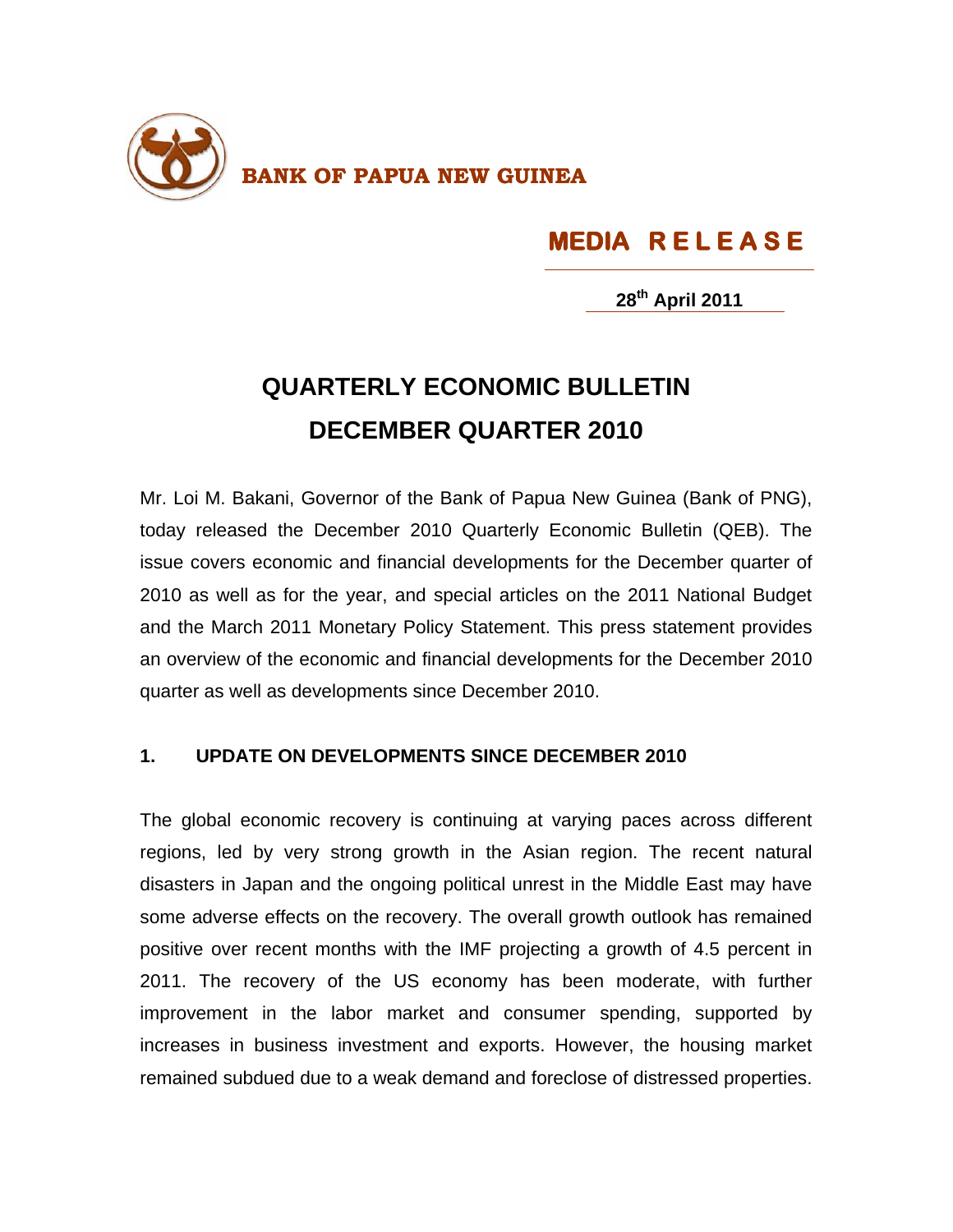Headline inflation increased, mainly due to a surge in prices of crude oil and, food and other commodities, however underlying inflation and long run inflation trend remained stable.

In Europe, growth remains positive, largely due to robust GDP growth in Germany. An upward revision to growth in Germany, due to stronger domestic demand, is important for the economic performance of the Euro area. However, considerable financial stress remained in some parts of the Euro area and tighter fiscal control is in place for some member countries such as Greece, Portugal, Spain and Ireland. In Japan, weaker export growth and stagnant private consumption has stalled growth. Although, the Japanese economy is expected to grow in 2011, the recent natural disasters will have noticeable effect on its production and exports, which could impede growth prospects. Data from emerging and developing economies suggest that economic activity is still strong, with growth projected to be 6.5 percent in 2011. In Asia, notable growth in China and India combined with growth in other developing countries are also contributing to the overall growth. Headline inflation is generally expected to increase in 2011, mainly reflecting the pass-through effects of the increase in oil, food and other commodity prices stemming from rising global demand and supply shocks.

Increased demand associated with the strengthening of the global growth and supply disruptions have forced commodity prices up over recent months, especially for food and crude oil. World food prices declined for the first time in March 2011 after increasing for eight consecutive months since July 2010 due to disruptions of grain imports caused by the unrest in the Middle East and the natural disaster in Japan. However, the Food and Agriculture Organization (FAO) warned that prices will bounce back as global demand picks up. Increase in the oil prices will also force food prices higher as they increase the cost of food production.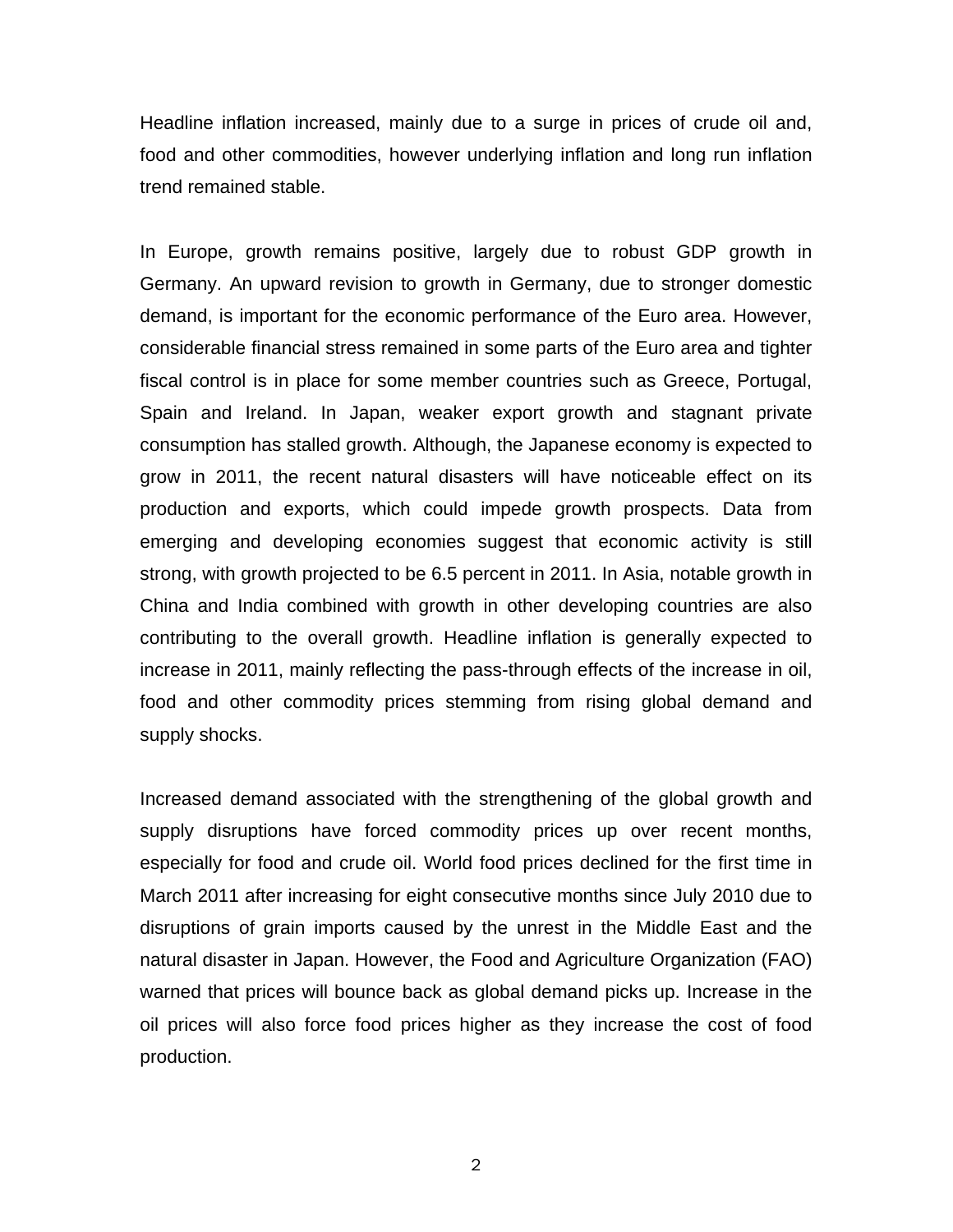For Papua New Guinea, export receipts are expected to be high this year, with the average prices of gold, copper, palm oil and coffee projected to be higher than in 2010. Up to March 2011, international prices of Papua New Guinea's major export commodities remained high. Gold, copper and crude oil prices have increased further since December 2010, while the non-mineral export commodity prices also remain high.

The high export commodity prices had contributed to a higher than budgeted revenue in 2010, and a subsequent overall budget surplus of K186.3 million in 2010. While this is commendable, the Bank is concerned about the fast pace of drawdown of funds held in trust accounts. Also, an increase in Government spending adds to the already high liquidity level in the banking system and can be inflationary. A close monitoring and control of the spending of the trust account funds is necessary to ensure the funds are appropriately spent for the intended purposes.

The trust account funds held at the Central Bank has increased to K297.6 million as at  $21^{st}$  April 2011 from K212.9 million as at the end of December 2010, reflecting an increase in deposits for existing accounts, and new trust accounts opened at the Bank in the first quarter of 2011. While this is welcomed and is reflective of the Treasury Minister's directive for all new trust accounts to be opened at the Central Bank, the total of trust account funds held at commercial banks is much higher. A more concerted effort is needed to change the balance to having more of the funds parked at the Central Bank for prudent management and to help the course of monetary policy management.

The US dollar depreciated against all the major currencies, reflecting ongoing concerns about the US economy and continued low domestic interest rates in the December quarter of 2010. The US dollar depreciated by 5.4 percent against the euro, 2.1 percent against the pound sterling, 4.1 percent against the yen, and 9.5 percent against the Australian dollar. As at end of March 2011, the US dollar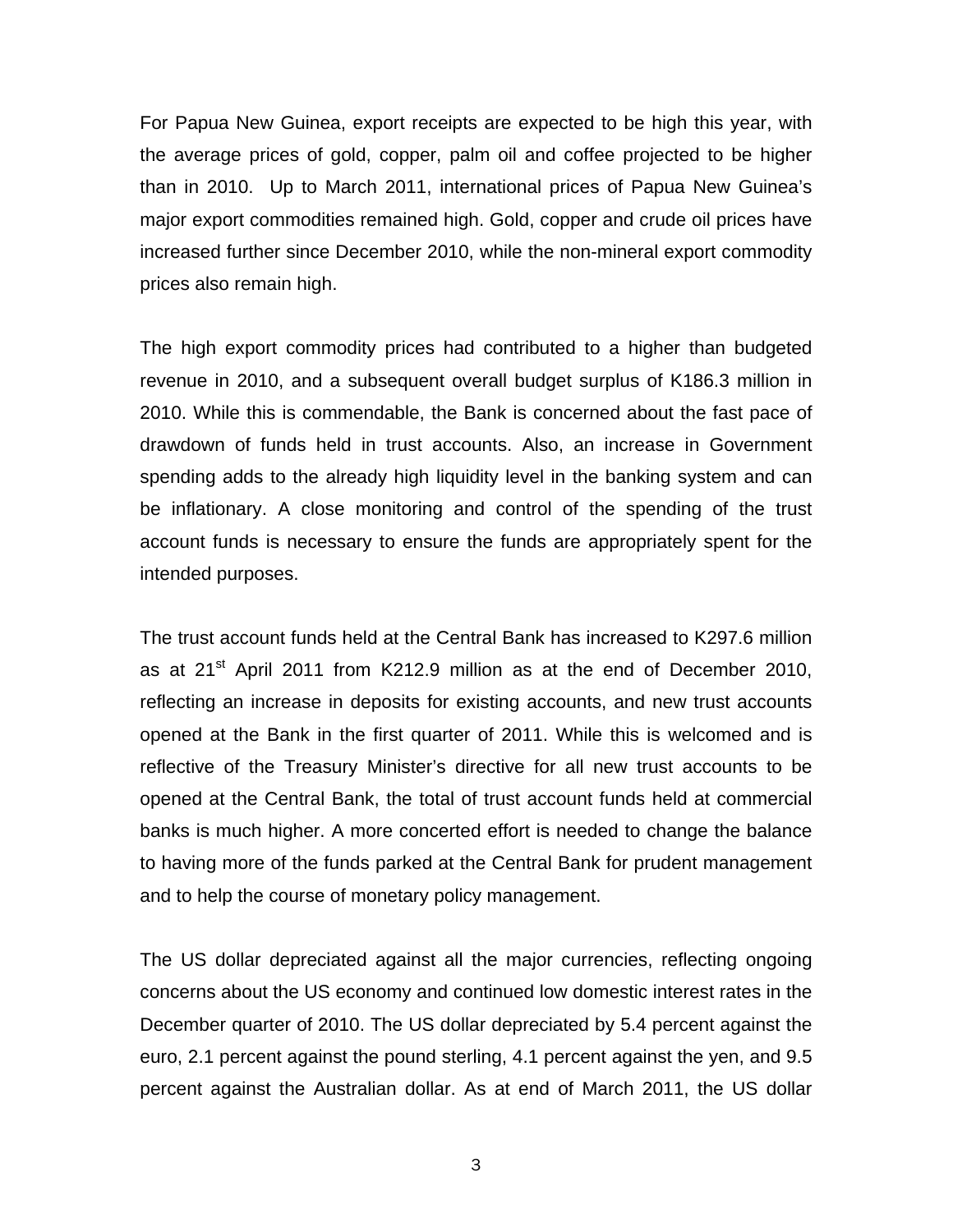continued to depreciate against other major currencies due to expectations of rising interest rates in UK and Euro, and a strong commodity-based Australian dollar, while appreciating against the yen.

As at the end of March 2011, the kina appreciated against the US dollar, reaching 38.95 cents and it appreciated further to 40.00 cents on the 21st of April 2011, mainly due to inflows of foreign exchange. During the same period, the kina depreciated against the Australian dollar to 37.42 cents as at 21 $^{\rm st}$  April 2011.

The Bank of PNG projects headline inflation to be higher in 2011 compared to 2010. Inflationary pressures still remain in the first quarter of 2011 due to higher international food and oil prices, combined with increased domestic demand associated with the LNG project and increased government expenditure, partly relating to wage increases for public servants. It is important that the Government maintains prudent fiscal management to assist the Central Bank in its management of monetary policy in pursuit of price stability. Other measures proposed by the Bank of PNG in its March 2011 Monetary Policy Statement should be adhered to and implemented in order to achieve macroeconomic stability.

The level of gross foreign exchange reserves increased from US\$3,146.5 (K8,169.6) million at the end of December 2010 to US\$3,330.2 (K8,222.8) million as at  $26<sup>th</sup>$  April 2011.

## **2. OVERVIEW OF THE DEVELOPMENTS IN THE DECEMBER QUARTER OF 2010**

Economic indicators available to the Bank of Papua New Guinea show that economic activity picked up in 2010, compared to 2009. As the world economy continued to recover slowly from the recession, global demand for raw materials increased, which led to higher international prices. Improved Government's fiscal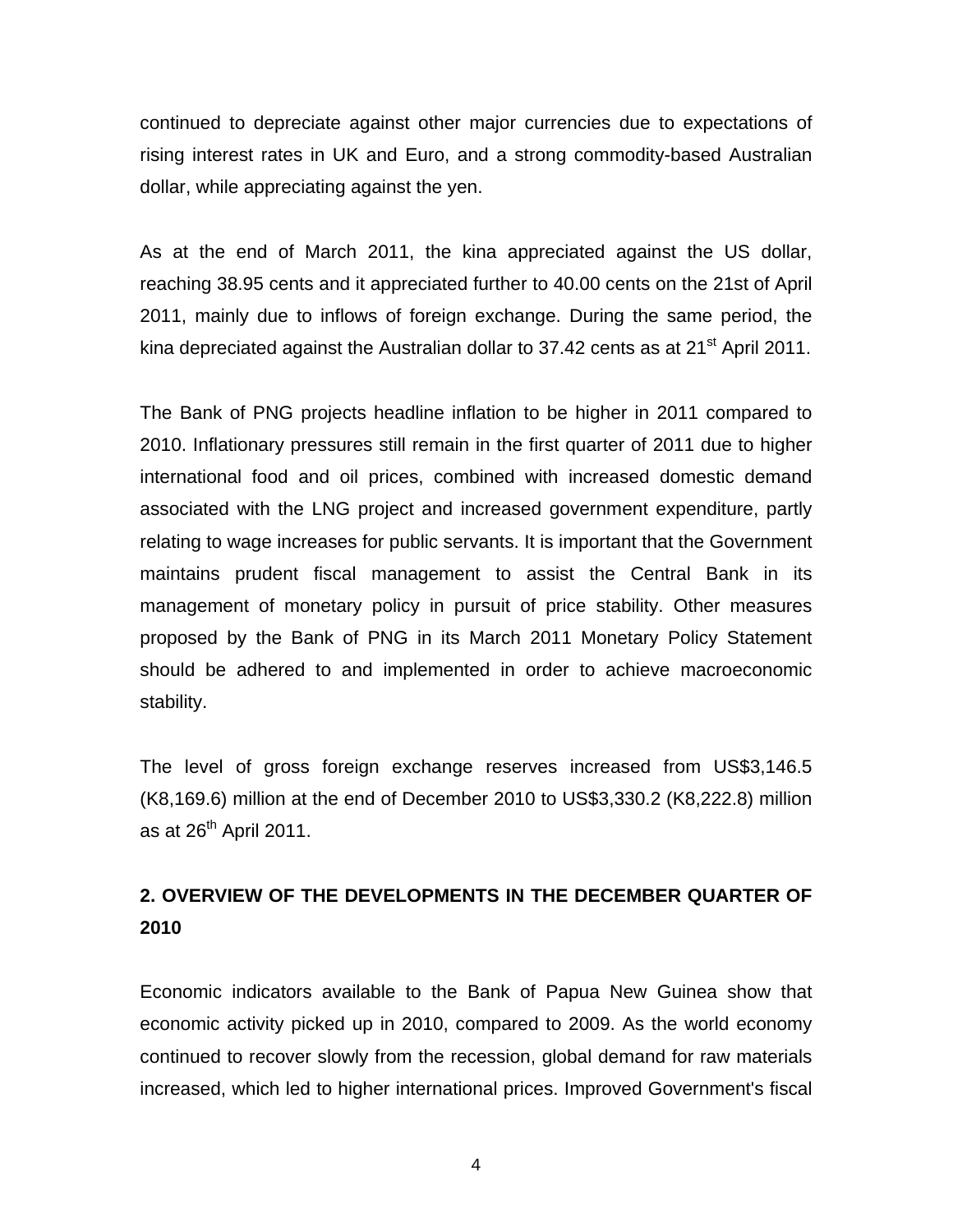position and increased spending, continued lending by commercial banks and increased business activity in the private sector, as reflected by higher business revenue, and increased employment level are indicative of this growth. The increase in activity was largely due to the construction phase of the Liquefied Natural Gas (LNG) project. In the December quarter of 2010, the Trade Weighted Index (TWI) exchange rate depreciated slightly as a result of a strengthening Australian dollar. The balance of payments recorded an overall surplus as a result of increased investment inflows and the Government recorded a budget surplus. With increased economic activity, inflation increased to 7.2 percent in 2010 compared to 5.7 percent in 2009. The Bank is mindful of the underlying inflationary price pressures and will respond appropriately through its monetary policy where necessary to maintain price stability. The monthly Kina Facility Rate (KFR) was maintained at 7.0 percent throughout 2010.

Data from the Bank's Business Liaison Survey (BLS) show that the total nominal value of sales in the private sector increased by 8.8 percent in the September quarter of 2010, after increasing by 2.3 percent in the June quarter. Excluding the mineral sector, sales increased by 5.0 percent in the September quarter, compared to 16.1 percent in the previous quarter. By sector, there were increases in all sectors, except the building and construction, and financial/business and other services sectors. By region, sales picked up in all regions, except the Highlands region. Over the twelve months to September 2010, total sales increased by 20.4 percent.

The Bank's Employment Index shows that the level of employment in the formal private sector increased by 2.1 percent in the December quarter of 2010, following an increase of 0.4 percent in the previous quarter. Excluding the mineral sector, the level of employment increased by 1.2 percent in the December quarter of 2010, after a decline of 0.8 percent in the previous quarter. By sector, employment increased in the mineral, financial/business and other services, manufacturing, building and construction, wholesale and retail sectors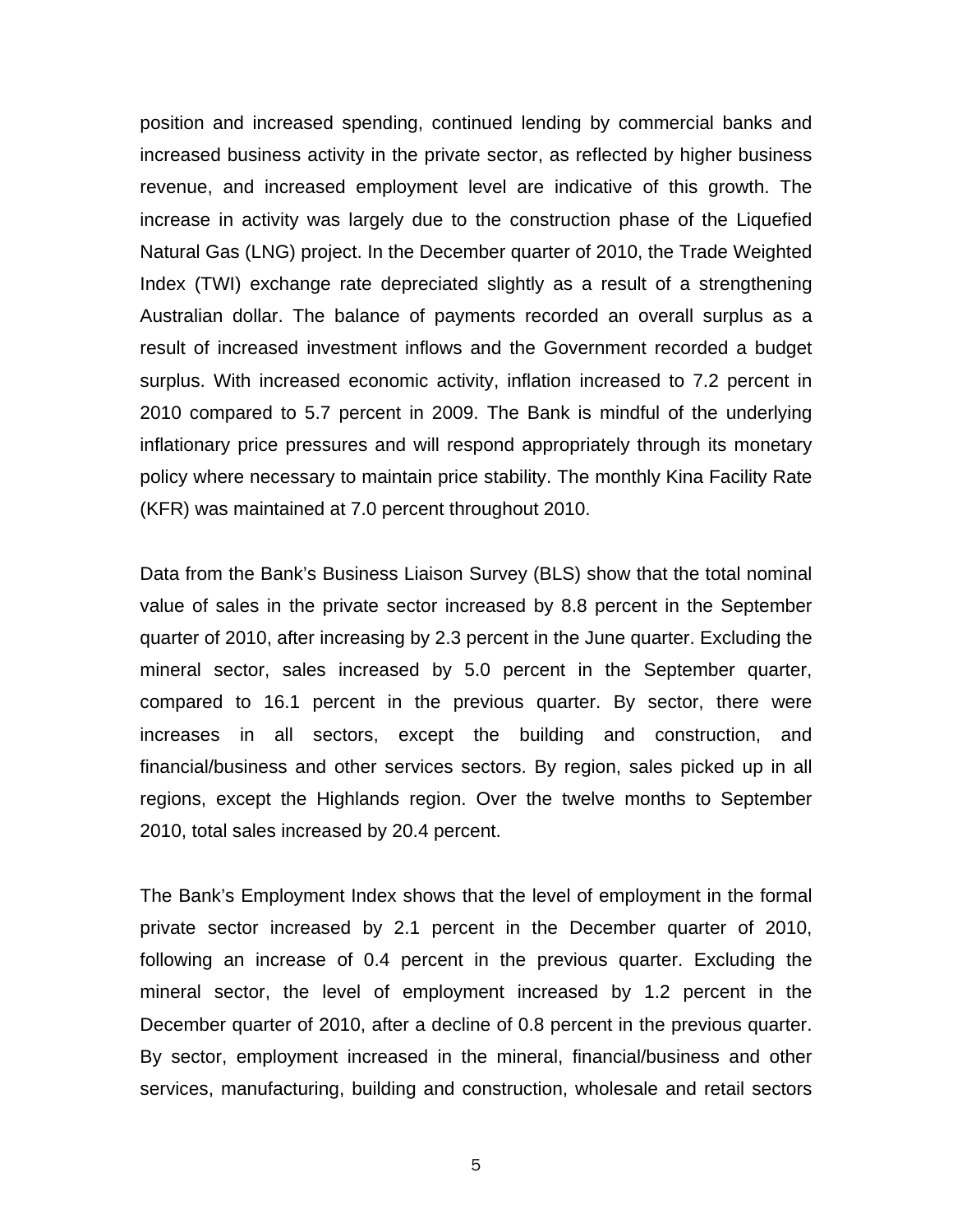while the agriculture/forestry/fisheries and transportation sectors recorded decreases. By region, employment increased in the NCD, Southern, Morobe, Momase, and Islands regions, while it decreased in the Highlands region. In 2010, the total level of employment increased by 1.9 percent, while excluding the mineral sector, employment increased by 1.2 percent.

The Governor cautioned that in interpreting the growth figures for both the BLS and the employment surveys, it is important to note that many companies engaged in the construction phase of the LNG project are currently not in the sample of companies covered by the surveys. These companies will be considered for inclusion in the sample when the re-sampling exercise is undertaken by the Bank.

Quarterly headline inflation, as measured by the Consumer Price Index (CPI), was 2.7 percent in the December quarter of 2010, compared to 1.3 percent in the September quarter. There were increases in all expenditure groups, mainly in the 'Drinks, Tobacco and Betelnut' expenditure group. Annual headline inflation was 7.2 percent in the December quarter, higher than the 5.6 percent in the previous quarter. By region, all urban areas recorded increases in the December quarter, with Rabaul having the highest increase and Madang the lowest.

In the December quarter of 2010, the daily average kina exchange rate appreciated against the US dollar, while it depreciated against the other major currencies. It appreciated against the US dollar by 3.3 percent to 0.3790, while it depreciated against the euro by 1.9 percent to 0.2789, pound sterling by 9.7 percent to 0.2398, Australian dollar by 5.7 percent to 0.3839 and the Japanese yen by 0.7 percent to 31.29. These movements resulted in the daily average TWI depreciating in the December quarter of 2010 to 30.96 from 31.80 in the September quarter.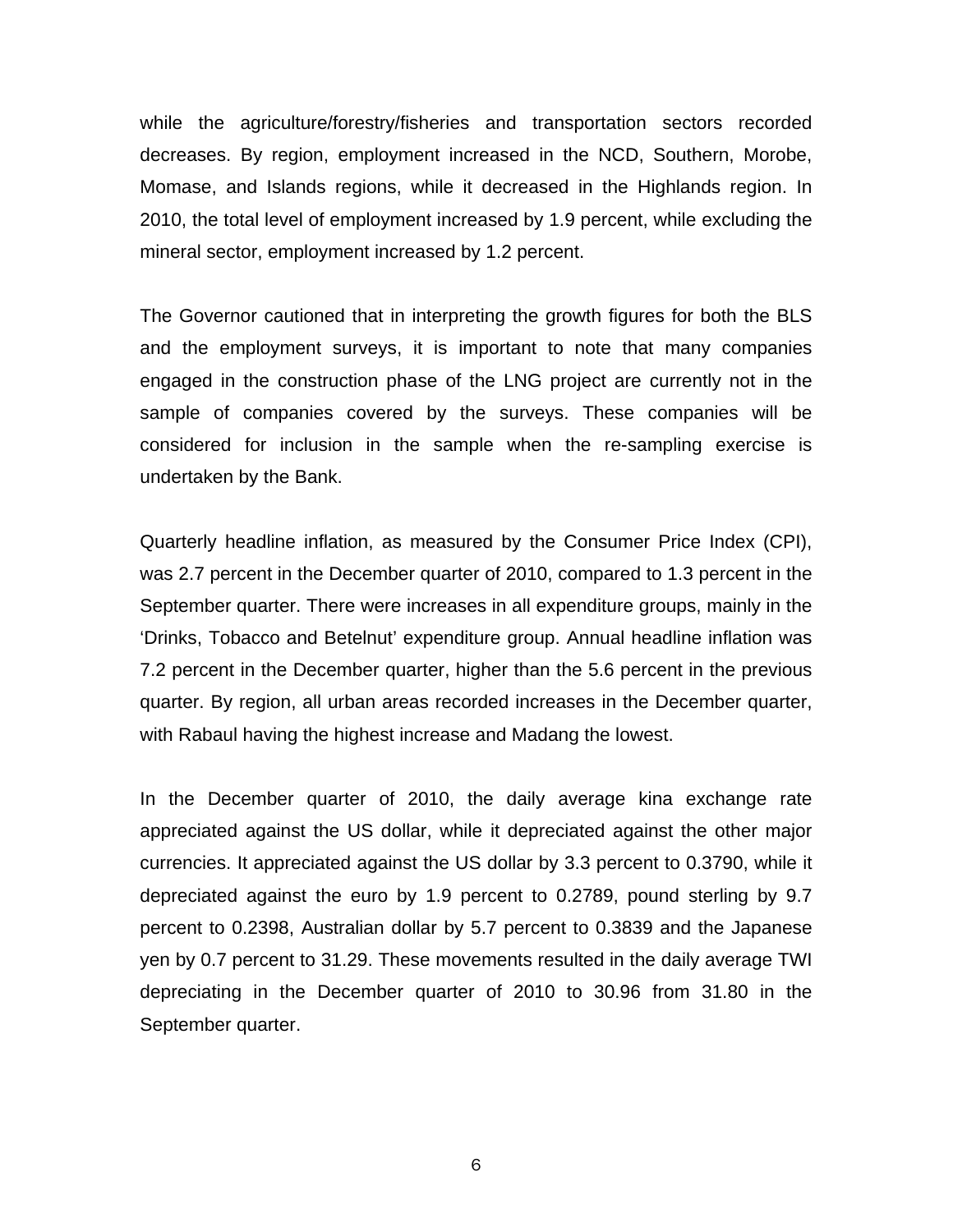The weighted average kina price of Papua New Guinea's exports increased by 28.5 percent in 2010, compared to 2009.There was an increase of 30.9 percent in the weighted average kina price of mineral exports, with higher prices of all mineral exports. For agricultural, logs and marine product exports, the weighted average kina price increased by 19.0 percent and was attributed to higher prices of coffee, copra, copra oil, palm oil, tea, rubber and logs, which more than offset the decline in prices of marine export products. The higher kina prices of all agricultural export commodities reflected higher international prices, due to increased demand associated with the recovery of the world economy from the global financial crisis. Excluding logs, the weighted average price of agricultural and marine product exports increased by 22.8 percent in 2010, compared to 2009.

There was an overall surplus in the balance of payments of K1,066 million in 2010, compared to a surplus of K1,725 million in 2009. A surplus in the capital and financial accounts more than offset a deficit in the current account. The current account recorded a higher deficit of K1,762 million in 2010, compared to a deficit of K1,611 million in 2009. Higher net service and income payments more than offset the trade surplus and net transfer receipts.

The capital account recorded a net inflow of K101 million in 2010, compared to K74 million in 2009, reflecting higher transfers by donor agencies through direct project financing. The financial account recorded a net inflow of K2,794 million in 2010, compared to a net inflow of K3,220 million in 2009. This outcome was due to net inflows from foreign direct and other investments.

As a result of these developments, the capital and financial accounts recorded a lower surplus of K2,895 million in 2010, compared to a surplus of K3,294 million in 2009.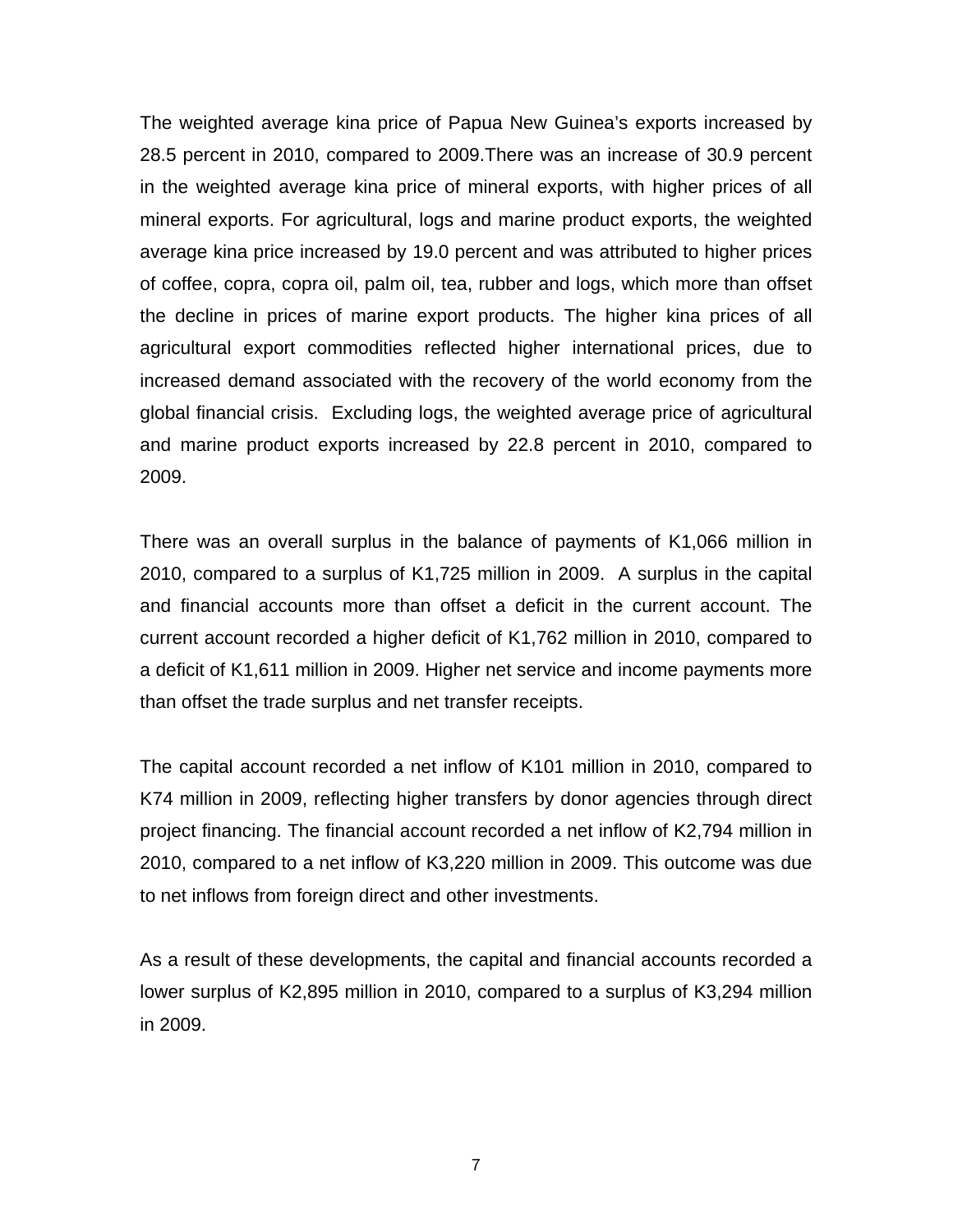The level of gross foreign exchange reserves at the end of December 2010 was K8,169.6 (US\$3,146.5) million, sufficient for 10.5 months of total and 14.4 months of non-mineral import covers.

The Bank of Papua New Guinea continued to maintain a cautious approach to its monetary policy stance by keeping the KFR at 7.00 percent in the December quarter of 2010. This was largely due to concerns regarding inflationary pressures reflecting high domestic demand associated with higher government spending, increased commodity prices and construction of the LNG project. The dealing margin for the Repurchase Agreements (Repos) was maintained at 100 basis points on both sides of the KFR.

The Bank continued to utilise Open Market Operation (OMO) instruments in the conduct of monetary policy in 2010. There was limited Treasury bill auction in 2010 due to the Government's positive cash flow position, while Inscribed Stock auctions were conducted in line with the Goverment's debt strategy to shift debt to longer term. As a result, excess liquidity in the banking system was mainly diffused through issuance of additional Central Bank Bills (CBBs). Although the level of liquidity was high, the commercial banks were actively involved in the inter-bank market throughout the year due to the uneven distribution of liquidity in the system. As part of the strategy to mop up excess liquidity, the Bank increased the Cash Reserve Requirement (CRR) of the commercial banks by 1.0 percentage point to 4.0 percent, while the Minimum Liquid Assets Ratio (MLAR) of commercial banks was reduced from 25.0 percent to zero in October 2010.

The average level of broad money supply (M3\*) increased by 17.0 percent in 2010, compared to an increase of 13.9 percent in 2009. This outcome was due to an increase of 17.4 percent in average net private sector credit and an increase of 16.0 percent in average net foreign assets of depository corporations. Net domestic claims outstanding, excluding advances to the Central Government and outstanding loans under the Government's Agricultural export commodity support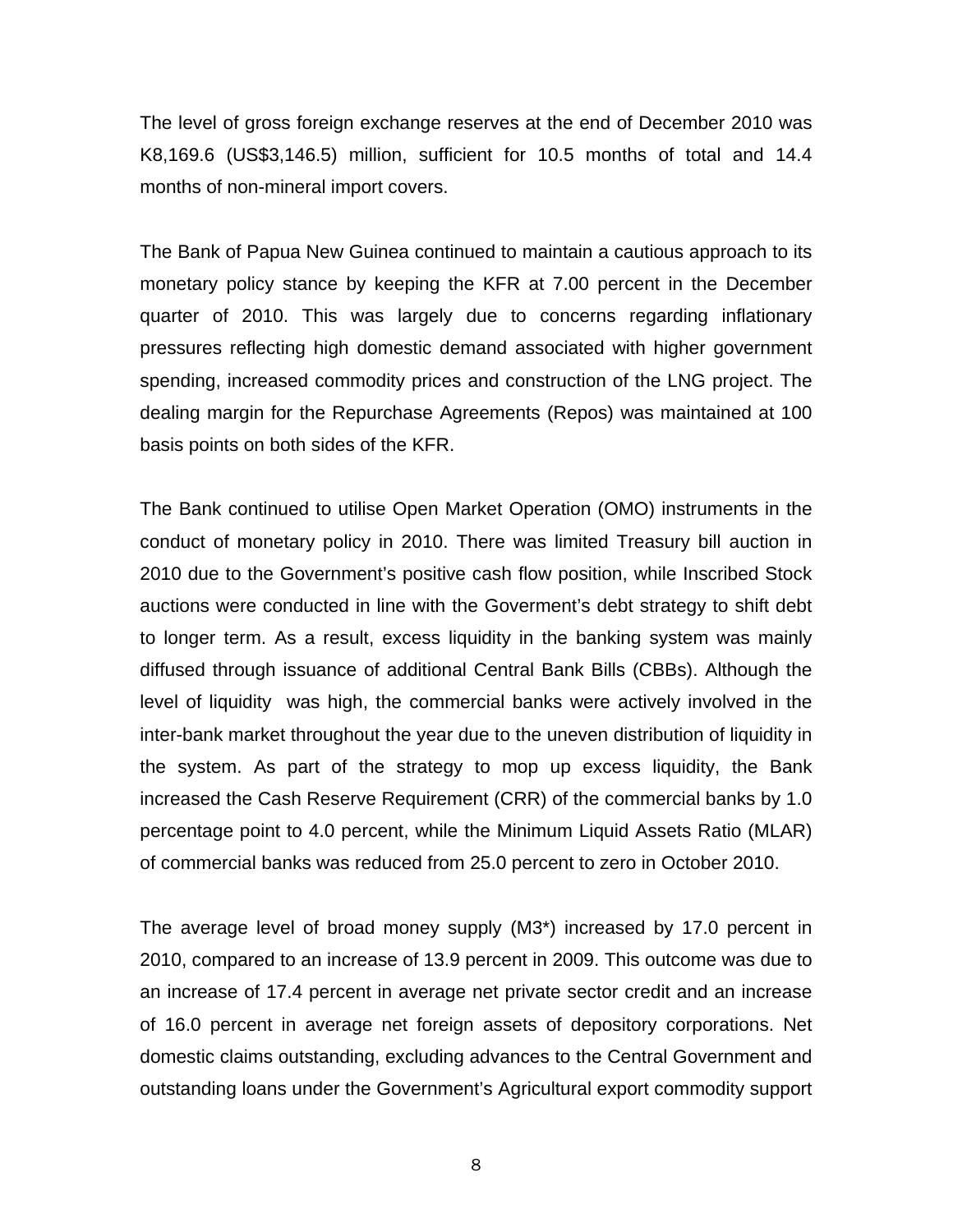schemes increased by 16.5 percent in 2010, compared to an increase of 24.1 percent in 2009. The average level of monetary base (reserve money) grew by 20.4 percent in 2010, compared to an increase of 17.8 percent in 2009. The increase reflected higher deposits of Other Depository Corporations (ODCs) at the Central Bank and an increase in currency in circulation.

In 2010, total domestic credit extended by depository corporations to the private sector, public non-financial corporations, Provincial and Local Governments, and other financial corporations increased by K1,093.4 million to K7,184.6 million, compared to an increase of K811.1 million in 2009. This was due to an increase in private sector credit of K1,058.4 million.

Preliminary estimates of the fiscal operations of the National Government in 2010 showed an overall surplus of K186.3 million, compared to a deficit of K36.3 million in 2009. This represents 0.7 percent of nominal GDP. Out of the surplus realised in 2010, the Government expended K653.3 million through a supplementary budget.

Total revenue, including foreign grants, in 2010 was K8,278.9 million, 24.5 percent higher than in 2009. This represents 100.4 percent of the revised budgeted revenue. The increase in revenue reflected an increase in all categories of tax revenue combined with higher foreign grants, which more than offset lower non-tax receipts.

Total expenditure in 2010 was K8,092.6 million, 21.0 percent higher than in 2009 and represents 98.2 percent of the 2010 revised budget appropriation. This outcome reflects higher capital expenditure, which more than offset a decline in recurrent expenditure.

As a result of these developments in revenue and expenditure, the Government recorded an overall surplus of K186.3 million in 2010. The surplus was used to